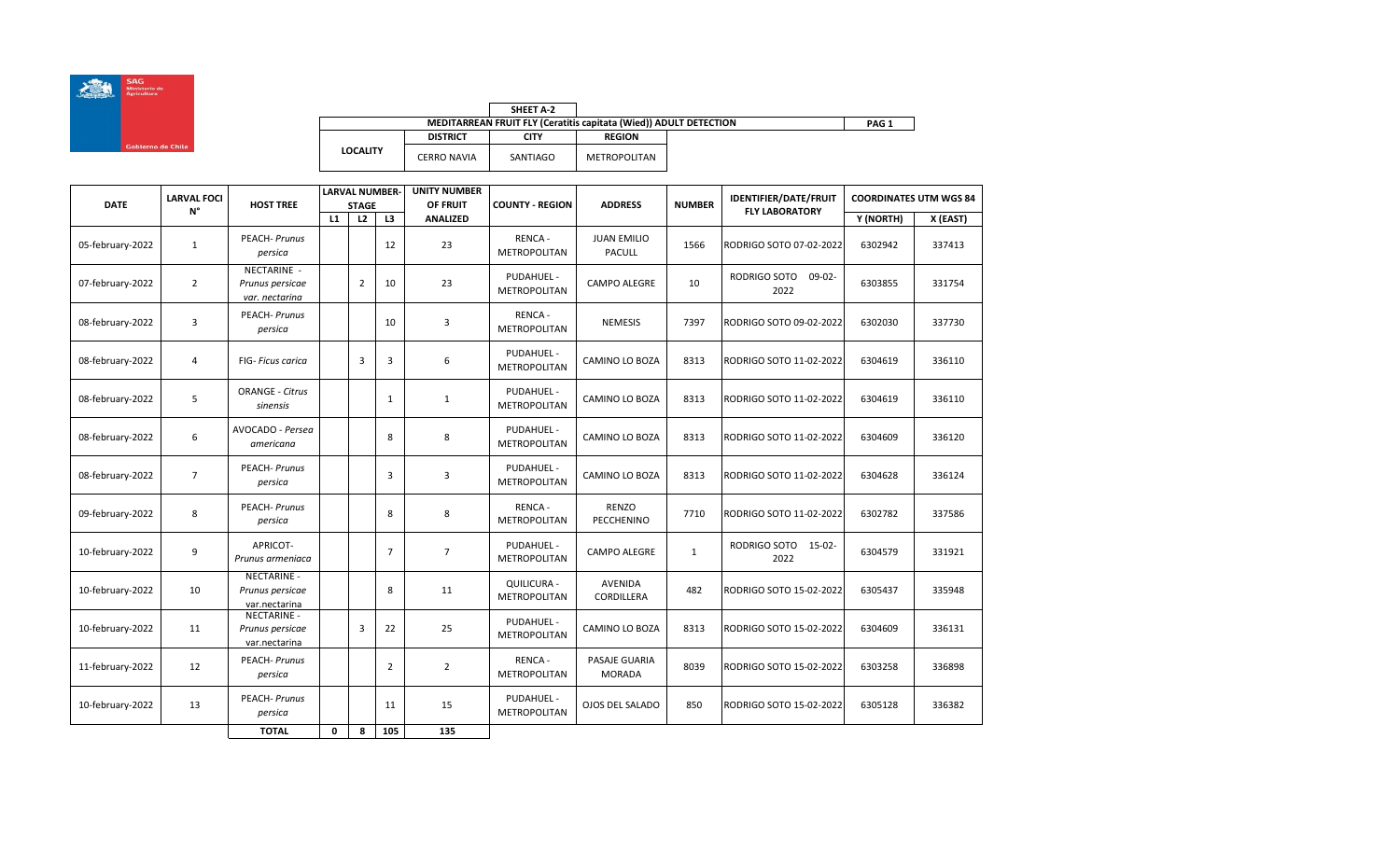

|                 |                    | SHEET A-2   |                                                                   |
|-----------------|--------------------|-------------|-------------------------------------------------------------------|
|                 |                    |             | MEDITARREAN FRUIT FLY (Ceratitis capitata (Wied)) ADULT DETECTION |
|                 | <b>DISTRICT</b>    | <b>CITY</b> | <b>REGION</b>                                                     |
| <b>LOCALITY</b> | <b>CERRO NAVIA</b> | SANTIAGO    | METROPOLITAN                                                      |

| <b>DATE</b>      | <b>LARVAL FOCI</b><br>N° | <b>HOST TREE</b>                                       |    | <b>LARVAL NUMBER-</b><br><b>STAGE</b> |                | <b>UNITY NUMBER</b><br>OF FRUIT<br><b>COUNTY - REGION</b><br><b>ANALIZED</b> |                                            | <b>ADDRESS</b>                                     | <b>NUMBER</b>   | <b>IDENTIFIER/DATE/FRUIT</b><br><b>FLY LABORATORY</b> | <b>COORDINATES UTM WGS 84</b> |          |
|------------------|--------------------------|--------------------------------------------------------|----|---------------------------------------|----------------|------------------------------------------------------------------------------|--------------------------------------------|----------------------------------------------------|-----------------|-------------------------------------------------------|-------------------------------|----------|
|                  |                          |                                                        | L1 | L2                                    | L3             |                                                                              |                                            |                                                    |                 |                                                       | Y (NORTH)                     | X (EAST) |
| 14-february-2022 | 14                       | PEACH- Prunus<br>persica                               |    |                                       | 2              | 15                                                                           | <b>CERRO NAVIA-</b><br><b>METROPOLITAN</b> | PASAJE LA VIRTUD<br>LADO                           | 8407            | RODRIGO SOTO 15-02-2022                               | 6301333                       | 336336   |
| 14-february-2022 | 15                       | <b>APRICOT - Prunus</b><br>armeniaca                   |    |                                       | $\overline{2}$ | 30                                                                           | QUILICURA -<br><b>METROPOLITAN</b>         | AV.AMERICO<br><b>VESPUCIO</b>                      | 800             | RODRIGO SOTO 17-02-2022                               | 6305217                       | 336921   |
| 14-february-2022 | 16                       | <b>PEACH-Prunus</b><br>persica                         |    |                                       | 1              | 6                                                                            | <b>RENCA-</b><br>METROPOLITAN              | <b>PASAJE NUESTROS</b><br>HIJOS FTE #25<br>(PLAZA) | 25              | RODRIGO SOTO 17-02-2022                               | 6302253                       | 337600   |
| 15-february-2022 | 17                       | <b>FIG-</b> Ficus carica                               |    |                                       | 3              | 30                                                                           | <b>CERRO NAVIA-</b><br><b>METROPOLITAN</b> | PJE. GENEROSIDAD                                   | 8426            | RODRIGO SOTO 17-02-2022                               | 6301309                       | 336294   |
| 15-february-2022 | 18                       | <b>FIG-</b> Ficus carica                               |    |                                       | 1              | 30                                                                           | PUDAHUEL -<br><b>METROPOLITAN</b>          | AV.AMERICO<br><b>VESPUCIO</b>                      | 1150            | RODRIGO SOTO 21-02-2022                               | 6305004                       | 336730   |
| 15-february-2022 | 19                       | <b>PEACH-Prunus</b><br>persica                         |    | $\overline{2}$                        | 6              | 5                                                                            | QUILICURA -<br>METROPOLITAN                | AV.AMERICO<br><b>VESPUCIO</b>                      | 01030-<br>03000 | RODRIGO SOTO 21-02-2022                               | 6304813                       | 336550   |
| 16-february-2022 | 20                       | <b>PEACH-Prunus</b><br>persica                         |    |                                       | 25             | 30                                                                           | <b>CERRO NAVIA-</b><br><b>METROPOLITAN</b> | LUIS LAZZARINI                                     | 7655            | RODRIGO SOTO 21-02-2022                               | 6300782                       | 337800   |
| 16-february-2022 | 21                       | <b>PEACH-Prunus</b><br>persica                         |    |                                       | 2              | 12                                                                           | RENCA-<br>METROPOLITAN                     | LOS GREMIOS,<br><b>BLOCK</b>                       | 7651-A          | RODRIGO SOTO 21-02-2022                               | 6302556                       | 337626   |
| 17-february-2022 | 22                       | <b>PEACH-Prunus</b><br>persica                         |    |                                       | 3              | 10                                                                           | <b>RENCA-</b><br><b>METROPOLITAN</b>       | <b>HERCULES</b>                                    | 976             | RODRIGO SOTO 21-02-2022                               | 6301970                       | 337711   |
| 17-february-2022 | 23                       | <b>PEACH-Prunus</b><br>persica                         |    |                                       | 92             | 20                                                                           | QUILICURA -<br>METROPOLITAN                | LOS EUCALIPTUS                                     | 753             | RODRIGO SOTO 21-02-2022                               | 6304455                       | 337399   |
| 19-february-2022 | 24                       | <b>NECTARINE -</b><br>Prunus persicae<br>var.nectarina |    |                                       | 4              | 15                                                                           | RENCA-<br><b>METROPOLITAN</b>              | <b>CAMINO CERRO</b><br>COLORADO                    | 5407            | RODRIGO SOTO<br>$25-02-$<br>2022                      | 6302882                       | 338959   |
|                  |                          | <b>TOTAL</b>                                           | 0  | $\overline{2}$                        | 141            | 203                                                                          |                                            |                                                    |                 |                                                       |                               |          |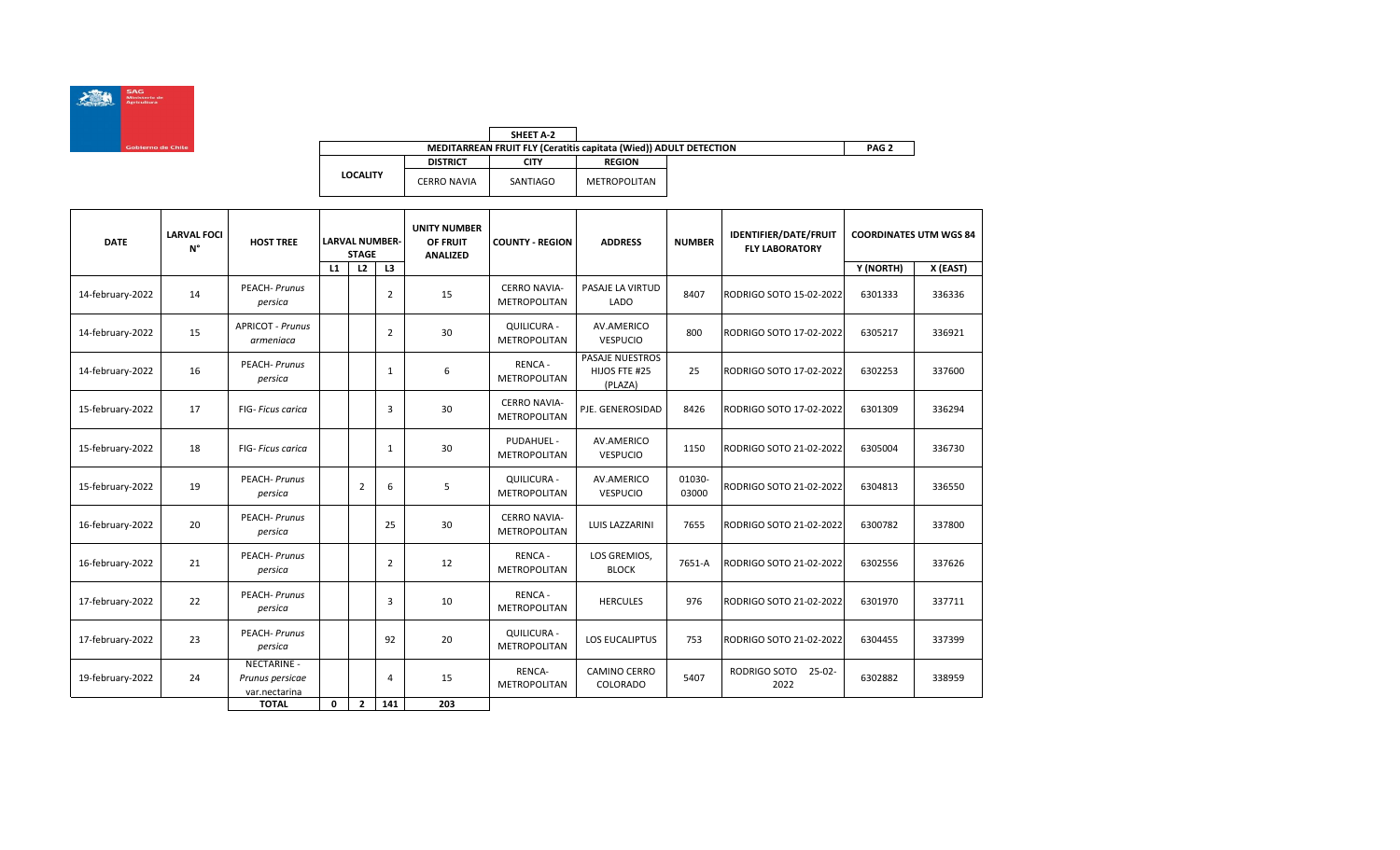

|                 |                    | SHEET A-2   |                                                                   |                  |
|-----------------|--------------------|-------------|-------------------------------------------------------------------|------------------|
|                 |                    |             | MEDITARREAN FRUIT FLY (Ceratitis capitata (Wied)) ADULT DETECTION | PAG <sub>3</sub> |
|                 | <b>DISTRICT</b>    | <b>CITY</b> | <b>REGION</b>                                                     |                  |
| <b>LOCALITY</b> | <b>CERRO NAVIA</b> | SANTIAGO    | METROPOLITAN                                                      |                  |

| <b>DATE</b>      | <b>LARVAL FOCI</b> | <b>HOST TREE</b>                                 |    | <b>LARVAL NUMBER-</b><br><b>STAGE</b> |                | <b>UNITY NUMBER</b><br>OF FRUIT | <b>COUNTY - REGION</b>                    | <b>ADDRESS</b>                      | <b>NUMBER</b> | <b>IDENTIFIER/DATE/FRUIT</b>        | <b>COORDINATES UTM WGS 84</b> |          |
|------------------|--------------------|--------------------------------------------------|----|---------------------------------------|----------------|---------------------------------|-------------------------------------------|-------------------------------------|---------------|-------------------------------------|-------------------------------|----------|
|                  | $N^{\circ}$        |                                                  | L1 | L2                                    | L3             | <b>ANALIZED</b>                 |                                           |                                     |               | <b>FLY LABORATORY</b>               | Y (NORTH)                     | X (EAST) |
| 22-february-2022 | 25                 | <b>PEACH-Prunus</b><br>persica                   |    |                                       | 5              | 9                               | RENCA-<br><b>METROPOLITAN</b>             | AV. MIRAFLORES.<br><b>BLOCK</b>     | 7650-B        | RODRIGO SOTO<br>$25 - 02 -$<br>2022 | 6302705                       | 337458   |
| 23-february-2022 | 26                 | <b>PEACH-Prunus</b><br>persica                   |    |                                       | 3              | 15                              | RENCA-<br><b>METROPOLITAN</b>             | <b>JORGE UGARTE VIEL</b>            | 1699          | RODRIGO SOTO<br>$01 - 03 -$<br>2022 | 6301332                       | 336332   |
| 25-february-2022 | 27                 | <b>PEACH-Prunus</b><br>persica                   |    |                                       | 2              | 15                              | RENCA-<br><b>METROPOLITAN</b>             | <b>JORGE UGARTE VIEL</b>            | 1710          | RODRIGO SOTO<br>$01-03-$<br>2022    | 6301321                       | 336328   |
| 04-march-2022    | 28                 | <b>PEACH-Prunus</b><br>persica                   |    |                                       | 6              | 30                              | RENCA-<br><b>METROPOLITAN</b>             | MARIO HIRIART P.                    | 1740          | RODRIGO SOTO<br>08-03-<br>2022      | 6303373                       | 336724   |
| 04-march-2022    | 29                 | NECTARINE -<br>Prunus persicae<br>var. nectarina |    |                                       | $\overline{2}$ | 6                               | RENCA-<br><b>METROPOLITAN</b>             | <b>PEDRALBES SUR</b>                | 8126          | RODRIGO SOTO<br>$08 - 03 -$<br>2022 | 6303588                       | 336837   |
| 04-march-2022    | 30                 | <b>PEACH-Prunus</b><br>persica                   |    |                                       | 8              | 30                              | RENCA-<br><b>METROPOLITAN</b>             | <b>MARIO HIRIART P.</b>             | 1760          | RODRIGO SOTO<br>$08 - 03 -$<br>2022 | 6303380                       | 336698   |
| 05-march-2022    | 31                 | <b>PEACH-Prunus</b><br>persica                   |    | 12                                    | 8              | 15                              | <b>QUILICURA -</b><br><b>METROPOLITAN</b> | <b>MANUEL</b><br><b>RODRIGUEZ</b>   | 608           | RODRIGO SOTO<br>08-03-<br>2022      | 6306228                       | 338679   |
| 07-march-2022    | 32                 | FIG TREE - Ficus<br>carica                       |    |                                       | 6              | 26                              | RENCA-<br>METROPOLITAN                    | AV. MIRAFLORES,<br><b>BLOCK</b>     | 7615-B        | RODRIGO SOTO<br>14-03-<br>2022      | 6302717                       | 337630   |
| 08-march-2022    | 33                 | <b>PEACH-Prunus</b><br>persica                   |    |                                       | 1              | 15                              | <b>QUILICURA -</b><br><b>METROPOLITAN</b> | <b>REBOLLEDO</b>                    | 560           | RODRIGO SOTO<br>14-03-<br>2022      | 6306220                       | 338806   |
| 09-march-2022    | 34                 | PASSIONFLOWER-<br>Passiflora incarnata           |    |                                       | 17             | 15                              | RENCA-<br>METROPOLITAN                    | <b>LOS GREMIOS</b>                  | 7651-B        | RODRIGO SOTO<br>$14 - 03 -$<br>2022 | 6302610                       | 337598   |
| 10-march-2022    | 35                 | <b>PEACH-Prunus</b><br>persica                   |    |                                       | 1              | 20                              | RENCA-<br>METROPOLITAN                    | <b>DOMINGO SANTA</b><br>CRUZ WILSON | 7252          | RODRIGO SOTO<br>14-03-<br>2022      | 6303561                       | 337626   |
|                  |                    | <b>TOTAL</b>                                     | 0  | 12                                    | 59             | 196                             |                                           |                                     |               |                                     |                               |          |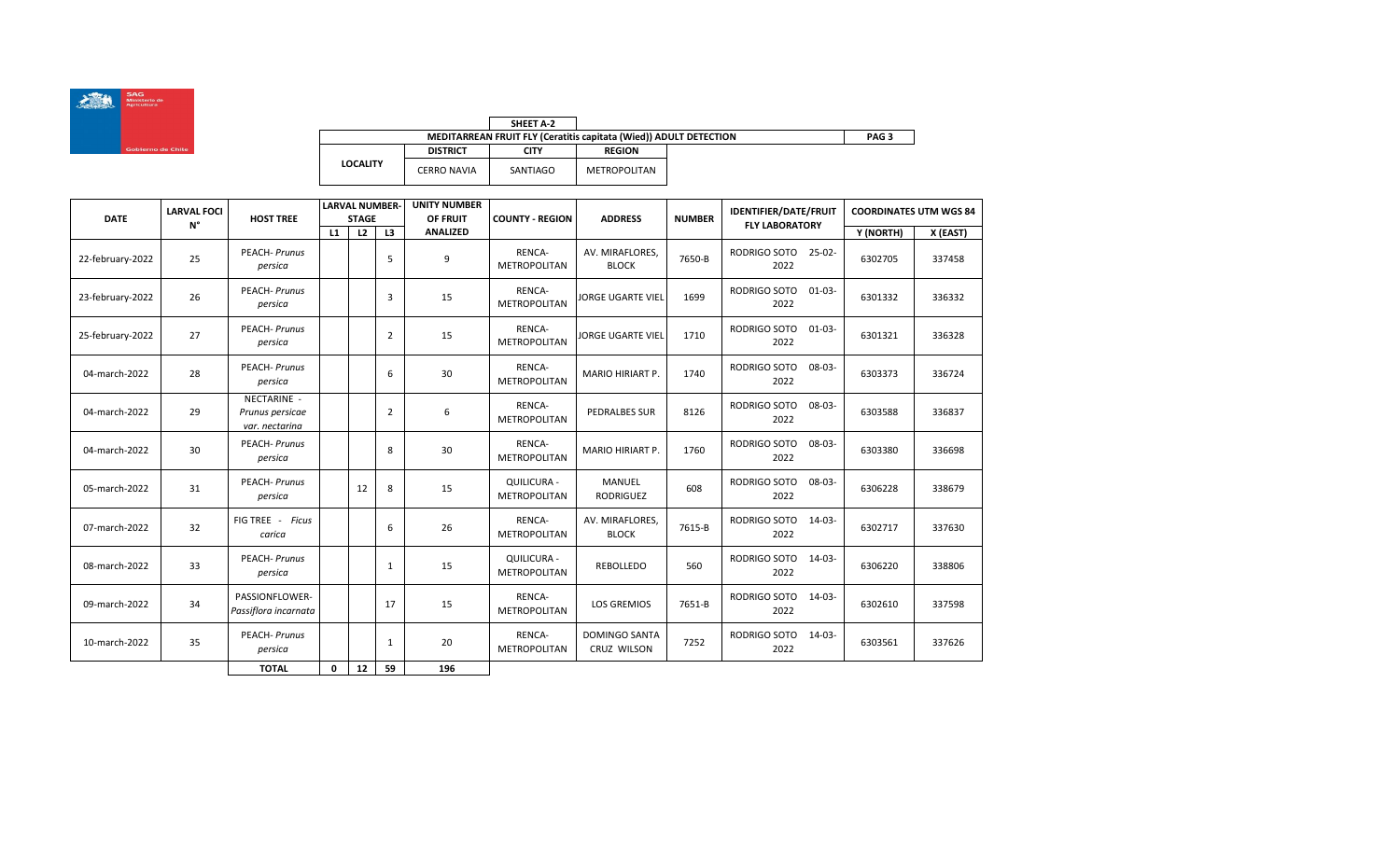

|                 |                    | SHEET A-2 |                                                                          |  |
|-----------------|--------------------|-----------|--------------------------------------------------------------------------|--|
|                 |                    |           | <b>MEDITARREAN FRUIT FLY (Ceratitis capitata (Wied)) ADULT DETECTION</b> |  |
|                 | <b>DISTRICT</b>    | CITY      | <b>REGION</b>                                                            |  |
| <b>LOCALITY</b> | <b>CERRO NAVIA</b> | SANTIAGO  | METROPOLITAN                                                             |  |

| <b>DATE</b>   | <b>LARVAL FOCI</b> | <b>HOST TREE</b>                                 |    | <b>LARVAL NUMBER-</b><br><b>STAGE</b> |                | <b>UNITY NUMBER</b><br>OF FRUIT | <b>COUNTY - REGION</b>               | <b>ADDRESS</b>                           | <b>NUMBER</b> | <b>IDENTIFIER/DATE/FRUIT</b>               | <b>COORDINATES UTM WGS 84</b> |          |
|---------------|--------------------|--------------------------------------------------|----|---------------------------------------|----------------|---------------------------------|--------------------------------------|------------------------------------------|---------------|--------------------------------------------|-------------------------------|----------|
|               | $N^{\circ}$        |                                                  | L1 | L2                                    | L3             | <b>ANALIZED</b>                 |                                      |                                          |               | <b>FLY LABORATORY</b>                      | Y (NORTH)                     | X (EAST) |
| 10-march-2022 | 36                 | <b>PEACH-Prunus</b><br>persica                   |    | 5                                     |                | 10                              | QUILICURA -<br><b>METROPOLITAN</b>   | <b>ARTURO PRAT</b>                       | 406           | RODRIGO SOTO 14-03-<br>2022                | 6306415                       | 339068   |
| 12-march-2022 | 37                 | PEACH- Prunus<br>persica                         |    |                                       | 8              | 14                              | QUILICURA -<br><b>METROPOLITAN</b>   | <b>PADRE GASTON</b><br><b>SALAS LADO</b> | 152           | RODRIGO SOTO 15-03-<br>2022                | 6307209                       | 339329   |
| 12-march-2022 | 38                 | <b>PEACH-Prunus</b><br>persica                   |    |                                       | 1              | 6                               | <b>CERRO NAVIA -</b><br>METROPOLITAN | <b>RIO LOA</b>                           | 1687          | RODRIGO SOTO<br>15-03-<br>2022             | 6301021                       | 336841   |
| 12-march-2022 | 39                 | FIG TREE - Ficus<br>carica                       |    |                                       | 1              | 10                              | <b>CERRO NAVIA -</b><br>METROPOLITAN | <b>VIOLETA PARRA</b>                     | 7275          | RODRIGO SOTO<br>15-03-<br>2022             | 6300715                       | 338568   |
| 14-march-2022 | 40                 | <b>PEACH-Prunus</b><br>persica                   |    |                                       | 1              | 8                               | <b>CERRO NAVIA -</b><br>METROPOLITAN | PJE. LA PALOMA                           | N°8220        | <b>GUADALUPE CUBILLOS V.</b><br>18-03-2022 | 6300863                       | 336638   |
| 14-march-2022 | 41                 | FIG TREE - Ficus<br>carica                       |    |                                       | 5              | 10                              | <b>CERRO NAVIA -</b><br>METROPOLITAN | <b>LUSAKA</b>                            | N°1570        | <b>GUADALUPE CUBILLOS V.</b><br>18-03-2022 | 6300685                       | 338442   |
| 15-march-2022 | 42                 | FIG TREE - Ficus<br>carica                       |    | $\overline{2}$                        | $\overline{7}$ | 30                              | RENCA-<br><b>METROPOLITAN</b>        | <b>TALCA</b>                             | 1536          | <b>GUADALUPE CUBILLOS V.</b><br>18-03-2022 | 6302738                       | 339213   |
| 15-march-2022 | 43                 | <b>PEACH-Prunus</b><br>persica                   |    |                                       | 9              | 11                              | <b>QUILICURA -</b><br>METROPOLITAN   | <b>PADRE GASTON</b><br>SALAS             | N°0156        | <b>GUADALUPE CUBILLOS V.</b><br>18-03-2022 | 6307252                       | 339335   |
| 15-march-2022 | 44                 | <b>PEACH-Prunus</b><br>persica                   |    |                                       | 3              | 16                              | RENCA-<br><b>METROPOLITAN</b>        | <b>VIRGINIA ARIAS</b>                    | N°1970        | <b>GUADALUPE CUBILLOS V.</b><br>18-03-2022 | 6303413                       | 337852   |
| 15-march-2022 | 45                 | NECTARINE -<br>Prunus persicae<br>var. nectarina |    |                                       | 4              | 12                              | <b>QUILICURA -</b><br>METROPOLITAN   | AMANCAI                                  | N°235         | RODRIGO SOTO 21-03-<br>2022                | 6307251                       | 338853   |
| 17-march-2022 | 46                 | <b>PEACH-Prunus</b><br>persica                   |    | 1                                     | $\overline{2}$ | 20                              | <b>QUILICURA -</b><br>METROPOLITAN   | PASTOR MOISES<br>SILVA                   | N°0137        | RODRIGO SOTO<br>21-03-<br>2022             | 6307209                       | 339206   |
| 17-march-2022 | 47                 | <b>PEACH-Prunus</b><br>persica                   |    |                                       | $\overline{2}$ | 13                              | <b>QUILICURA -</b><br>METROPOLITAN   | <b>ALCALDE JORGE</b><br><b>INDO</b>      | N°572         |                                            | 6307200                       | 339346   |
|               |                    | <b>TOTAL</b>                                     | 0  | 8                                     | 43             | 160                             |                                      |                                          |               |                                            |                               |          |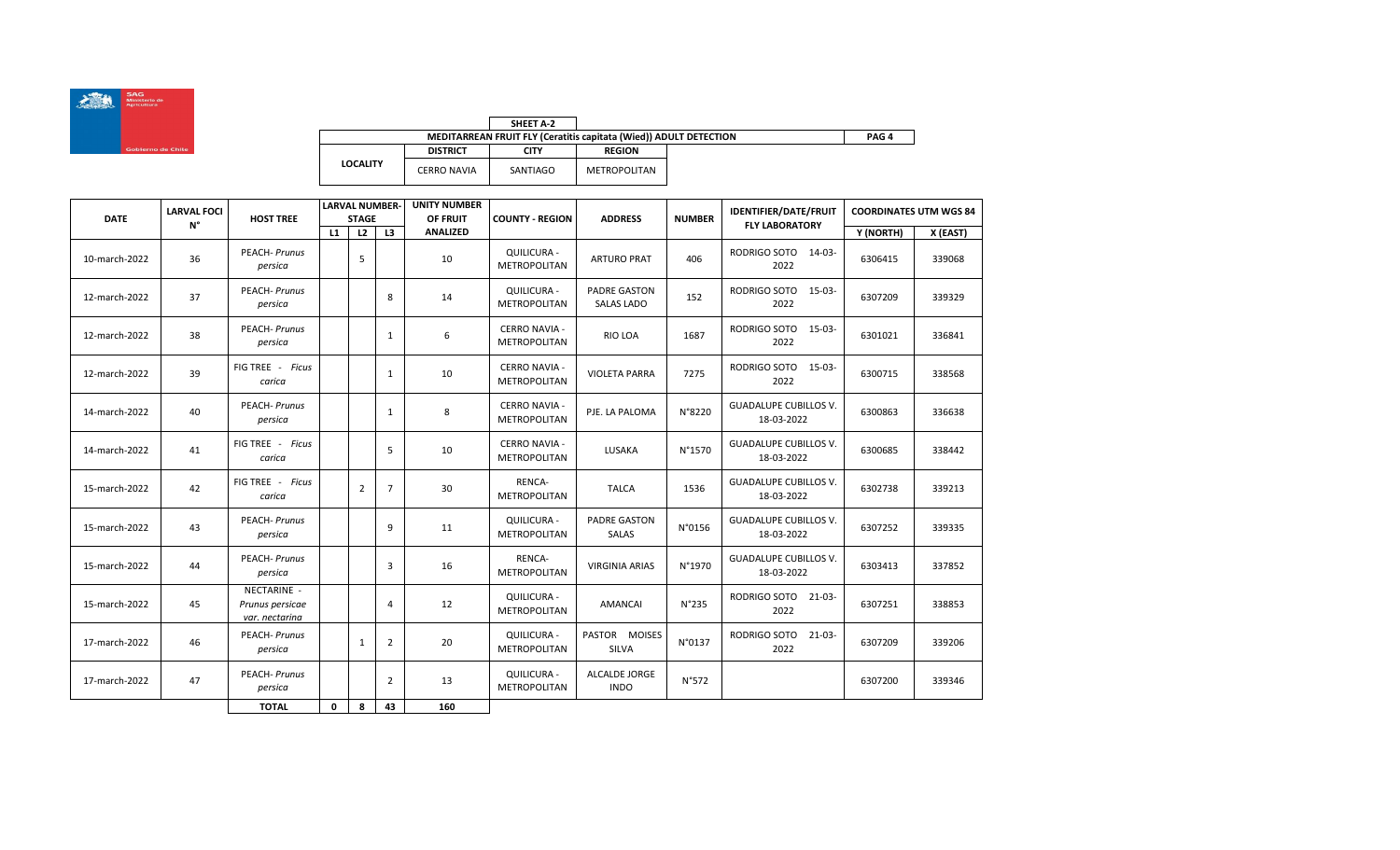

|                 |                 | SHEET A-2 |                                                                   |
|-----------------|-----------------|-----------|-------------------------------------------------------------------|
|                 |                 |           | MEDITARREAN FRUIT FLY (Ceratitis capitata (Wied)) ADULT DETECTION |
|                 | <b>DISTRICT</b> | CITY      | <b>REGION</b>                                                     |
| <b>LOCALITY</b> | CERRO NAVIA     | SANTIAGO  | METROPOLITAN                                                      |

| <b>DATE</b>   | <b>LARVAL FOCI</b> | <b>HOST TREE</b>               |    | <b>LARVAL NUMBER-</b><br><b>STAGE</b> |                | <b>UNITY NUMBER</b><br>OF FRUIT | <b>COUNTY - REGION</b>                      | <b>ADDRESS</b>                             | <b>NUMBER</b> | <b>IDENTIFIER/DATE/FRUIT</b>        | <b>COORDINATES UTM WGS 84</b> |          |
|---------------|--------------------|--------------------------------|----|---------------------------------------|----------------|---------------------------------|---------------------------------------------|--------------------------------------------|---------------|-------------------------------------|-------------------------------|----------|
|               | $N^{\circ}$        |                                | L1 | L2                                    | L3             | <b>ANALIZED</b>                 |                                             |                                            |               | <b>FLY LABORATORY</b>               | Y (NORTH)                     | X (EAST) |
| 17-march-2022 | 48                 | <b>PEACH-Prunus</b><br>persica |    |                                       | $\overline{2}$ | 12                              | <b>QUILICURA -</b><br><b>METROPOLITAN</b>   | <b>ALCALDE GABRIEL</b><br>ROMO             | N°123         | RODRIGO SOTO 21-03-<br>2022         | 6307189                       | 339169   |
| 17-march-2022 | 49                 | <b>PEACH-Prunus</b><br>persica |    |                                       | 6              | 24                              | RENCA-<br><b>METROPOLITAN</b>               | <b>LAS SALITRERAS</b>                      | N°7751        | RODRIGO SOTO 21-03-<br>2022         | 6302966                       | 337504   |
| 18-march-2022 | 50                 | <b>PEACH-Prunus</b><br>persica |    | 5                                     | 11             | 6                               | PUDAHUEL -<br><b>METROPOLITAN</b>           | PASAJE LAJA                                | N°8930        | RODRIGO SOTO<br>21-03-<br>2022      | 6298529                       | 336513   |
| 18-march-2022 | 51                 | <b>PEACH-Prunus</b><br>persica |    | 5                                     | 1              | 5                               | RENCA-<br><b>METROPOLITAN</b>               | JUAN ENRIQUE<br>LIRA VERGARA               | N°1622        | RODRIGO SOTO<br>22-03-<br>2022      | 6302998                       | 337503   |
| 18-march-2022 | 52                 | <b>PEACH-Prunus</b><br>persica |    | 5                                     |                | 15                              | RENCA-<br><b>METROPOLITAN</b>               | <b>LOS TULIPANES</b>                       | N°8547        | RODRIGO SOTO<br>$22 - 03 -$<br>2022 | 6302706                       | 336516   |
| 21-march-2022 | 53                 | PEACH -<br>Prunus persica      |    |                                       | 2              | 15                              | <b>QUILICURA -</b><br><b>METROPOLITAN</b>   | DOÑA LETICIA                               | N°550         | RODRIGO SOTO<br>24-03-<br>2022      | 6307104                       | 339222   |
| 21-march-2022 | 54                 | PEACH -<br>Prunus persica      |    |                                       | 3              | 6                               | RENCA-<br><b>METROPOLITAN</b>               | RHEA                                       | N°7282        | RODRIGO SOTO<br>$24 - 03 -$<br>2022 | 6301933                       | 337818   |
| 21-march-2022 | 55                 | PEACH -<br>Prunus persica      |    |                                       | $\overline{4}$ | 8                               | <b>QUILICURA -</b><br>METROPOLITAN          | JORGE INDO N°157<br>ESO. LIDIA<br>SANDOVAL | N°157         | RODRIGO SOTO<br>$24-03-$<br>2022    | 6301933                       | 337818   |
| 23-march-2022 | 56                 | PEACH -<br>Prunus persica      |    |                                       | 10             | 20                              | <b>QUILICURA -</b><br>METROPOLITAN          | <b>DEL CORRAL</b><br>QUEMADO               | N°056         | RODRIGO SOTO<br>$31 - 03 -$<br>2022 | 6306962                       | 339441   |
| 23-march-2022 | 57                 | PEACH -<br>Prunus persica      |    |                                       | 9              | 9                               | <b>QUILICURA -</b><br><b>METROPOLITAN</b>   | JORGE INDO B.                              | N°629         | RODRIGO SOTO<br>$31 - 03 -$<br>2022 | 6307143                       | 339566   |
| 23-march-2022 | 58                 | FIG - Ficus carica             |    |                                       | $\mathbf{1}$   | 30                              | RENCA-<br><b>METROPOLITAN</b>               | <b>CAMINO LO BOZA</b>                      | N°6099-C      | RODRIGO SOTO<br>31-03-<br>2022      | 6303028                       | 338545   |
| 23-march-2022 | 59                 | FIG - Ficus carica             |    |                                       | 3              | 23                              | <b>CERRO NAVIA -</b><br><b>METROPOLITAN</b> | YADRAN                                     | N°7522        | RODRIGO SOTO<br>31-03-<br>2022      | 6299759                       | 338032   |
|               |                    | <b>TOTAL</b>                   | 0  | 15                                    | 52             | 173                             |                                             |                                            |               |                                     |                               |          |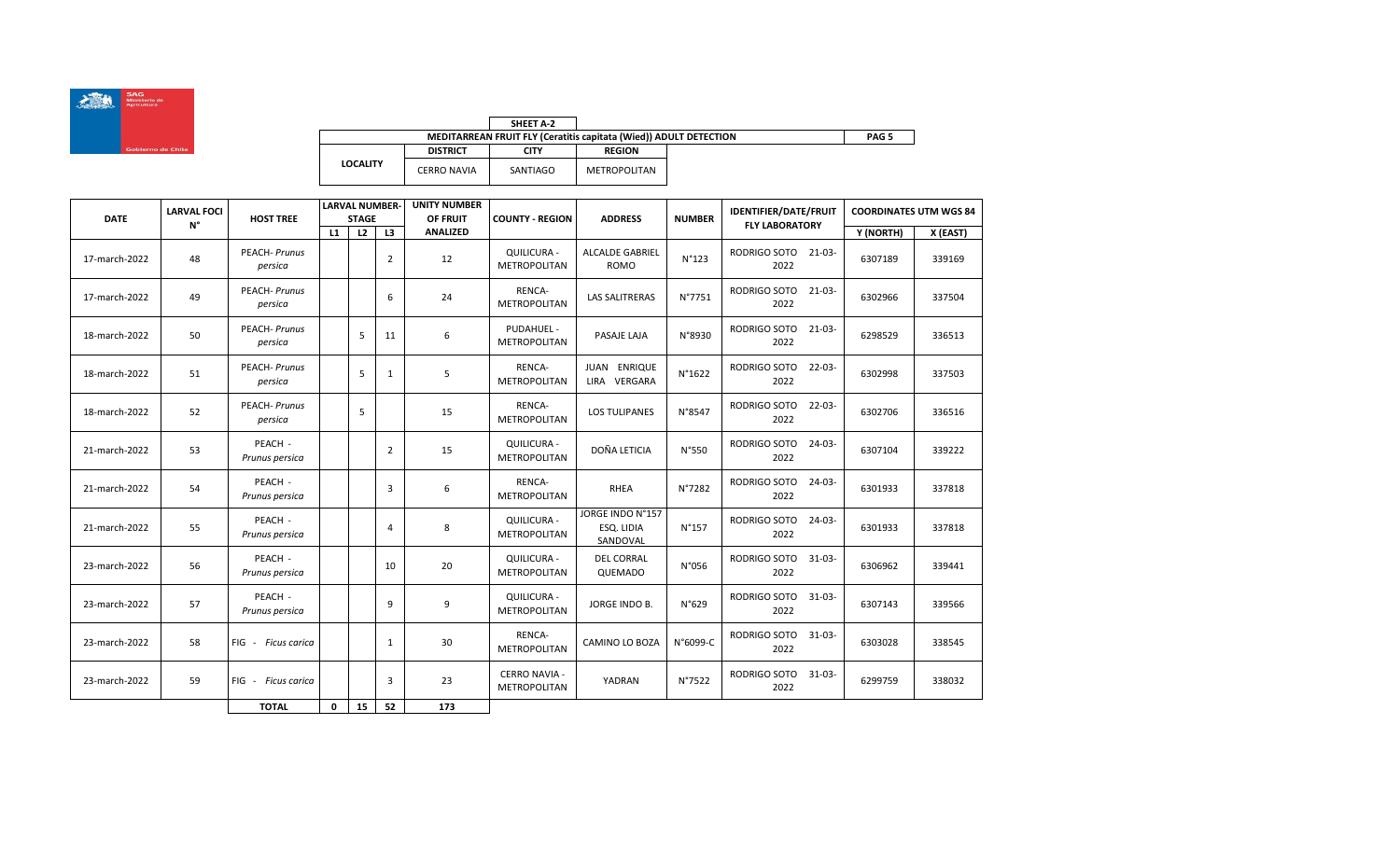

|                 |                    | SHEET A-2   |                                                                   |       |
|-----------------|--------------------|-------------|-------------------------------------------------------------------|-------|
|                 |                    |             | MEDITARREAN FRUIT FLY (Ceratitis capitata (Wied)) ADULT DETECTION | PAG 6 |
|                 | <b>DISTRICT</b>    | <b>CITY</b> | <b>REGION</b>                                                     |       |
| <b>LOCALITY</b> | <b>CERRO NAVIA</b> | SANTIAGO    | METROPOLITAN                                                      |       |

| <b>DATE</b>   | <b>LARVAL FOCI</b> | <b>HOST TREE</b>           |    | <b>LARVAL NUMBER-</b><br><b>STAGE</b> |                | <b>UNITY NUMBER</b><br>OF FRUIT | <b>COUNTY - REGION</b>             | <b>ADDRESS</b>                                    | <b>NUMBER</b> | <b>IDENTIFIER/DATE/FRUIT</b>        | <b>COORDINATES UTM WGS 84</b> |          |
|---------------|--------------------|----------------------------|----|---------------------------------------|----------------|---------------------------------|------------------------------------|---------------------------------------------------|---------------|-------------------------------------|-------------------------------|----------|
|               | $N^{\circ}$        |                            | L1 | L2                                    | L3             | <b>ANALIZED</b>                 |                                    |                                                   |               | <b>FLY LABORATORY</b>               | Y (NORTH)                     | X (EAST) |
| 23-march-2022 | 60                 | PEACH -<br>Prunus persica  |    |                                       | $\overline{2}$ | 10                              | RENCA-<br><b>METROPOLITAN</b>      | <b>HERCULES</b>                                   | N°954         | RODRIGO SOTO 31-03-<br>2022         | 6301892                       | 337718   |
| 24-march-2022 | 61                 | PEACH -<br>Prunus persica  |    |                                       | 9              | 30                              | QUILICURA -<br><b>METROPOLITAN</b> | AV. COLORADO                                      | N°841         | RODRIGO SOTO<br>$31 - 03 -$<br>2022 | 6304874                       | 337511   |
| 24-march-2022 | 62                 | PEACH -<br>Prunus persica  |    |                                       | 1              | 9                               | QUILICURA -<br>METROPOLITAN        | LORETO                                            | N°043         | RODRIGO SOTO<br>$31 - 03 -$<br>2022 | 6306994                       | 338999   |
| 24-march-2022 | 63                 | PEACH -<br>Prunus persica  |    |                                       | 1              | 15                              | RENCA-<br><b>METROPOLITAN</b>      | <b>CAMINO LO BOZA</b><br>N°7095 SITIO 3           | N°7095        | RODRIGO SOTO<br>$31 - 03 -$<br>2022 | 6303686                       | 337825   |
| 24-march-2022 | 64                 | FIG - Ficus carica         |    |                                       | 2              | 25                              | RENCA-<br><b>METROPOLITAN</b>      | CAMINO LO BOZA                                    | N°7147        | RODRIGO SOTO<br>$31 - 03 -$<br>2022 | 6303683                       | 337767   |
| 25-march-2022 | 65                 | PEACH -<br>Prunus persica  |    | 4                                     |                | 3                               | <b>QUILICURA -</b><br>METROPOLITAN | <b>AEROPUERTO CON</b><br>LOS COIGUES              | S/N           | RODRIGO SOTO<br>$31 - 03 -$<br>2022 | 6304509                       | 337597   |
| 25-march-2022 | 66                 | APPLE -<br>Malus domestica |    |                                       | 4              | 3                               | RENCA-<br><b>METROPOLITAN</b>      | <b>PASAJE RAVAL</b>                               | N°2054        | RODRIGO SOTO<br>$31 - 03 -$<br>2022 | 6303779                       | 336894   |
| 25-march-2022 | 67                 | PEACH -<br>Prunus persica  |    |                                       | $\overline{2}$ | $\overline{2}$                  | RENCA-<br><b>METROPOLITAN</b>      | <b>SAN MARTIN</b>                                 | N°2117        | RODRIGO SOTO<br>$31 - 03 -$<br>2022 | 6303876                       | 336897   |
| 26-march-2022 | 68                 | PEACH -<br>Prunus persica  |    |                                       | 13             | 20                              | RENCA-<br>METROPOLITAN             | <b>JUAN EMILIO</b><br>PACULL                      | N°1631        | RODRIGO SOTO<br>$31 - 03 -$<br>2022 | 6303002                       | 337446   |
| 26-march-2022 | 69                 | PEAR - Pyrus<br>communis   |    |                                       | 5              | $\overline{3}$                  | PUDAHUEL -<br><b>METROPOLITAN</b>  | <b>CAMPO ALEGRE</b><br>PARCELA <sub>3</sub>       | S/N           | RODRIGO SOTO<br>31-03-<br>2022      | 6304629                       | 331895   |
| 28-march-2022 | 70                 | FIG - Ficus carica         |    |                                       | 6              | 50                              | QUILICURA -<br><b>METROPOLITAN</b> | <b>CALLE AEROPUERTO</b><br><b>CAMINO INTERIOR</b> | N°1200        | RODRIGO SOTO<br>$01 - 04 -$<br>2022 | 6304548                       | 337195   |
| 28-march-2022 | 71                 | PEACH -<br>Prunus persica  |    |                                       | 17             | 37                              | QUILICURA -<br>METROPOLITAN        | CALLE AEROPUERTO<br><b>CAMINO INTERIOR</b>        | N°1200        | RODRIGO SOTO<br>$01 - 04 -$<br>2022 | 6304548                       | 337195   |
|               |                    | <b>TOTAL</b>               | 0  | 4                                     | 62             | 207                             |                                    |                                                   |               |                                     |                               |          |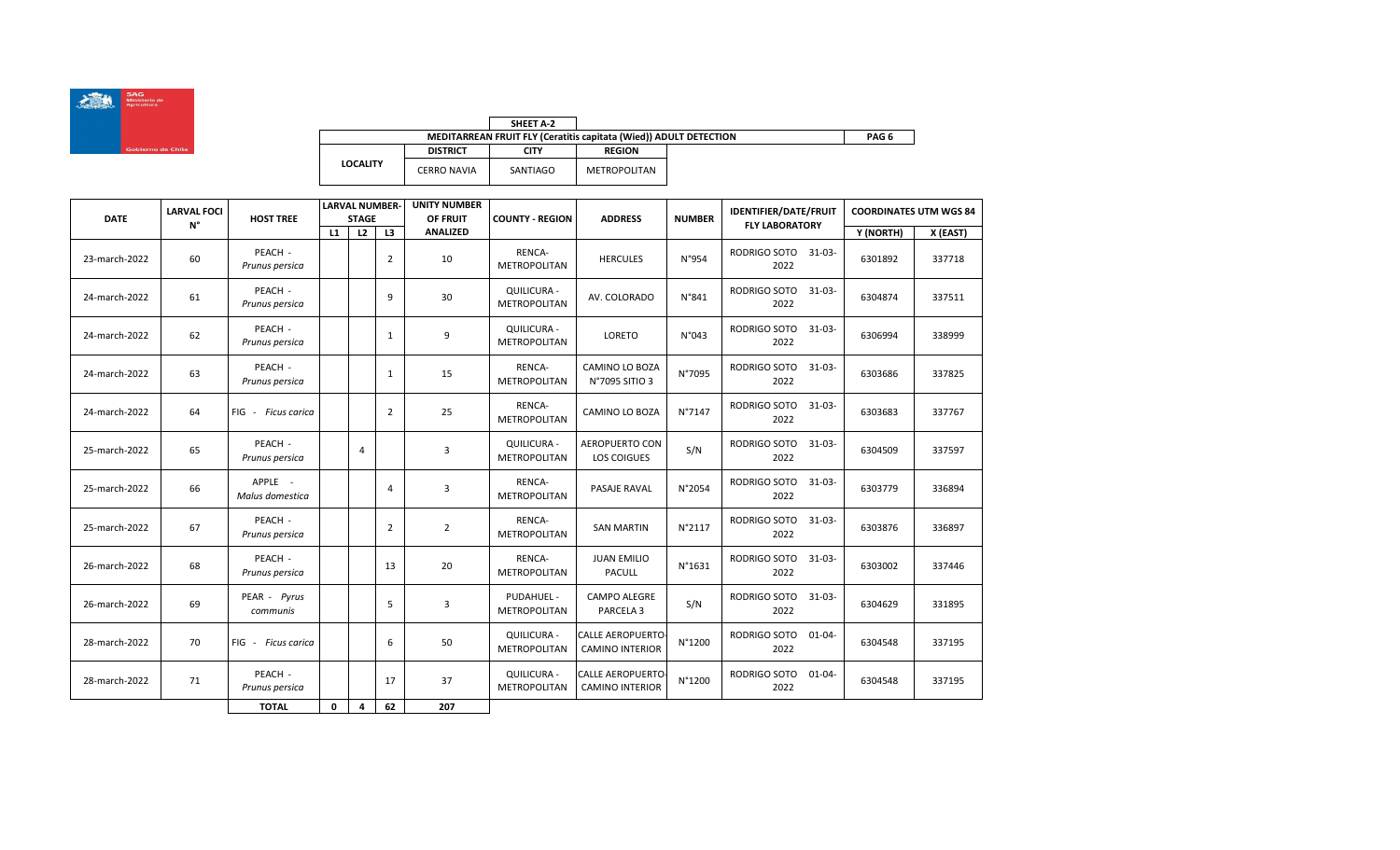

|                 |                    | SHEET A-2                                                         |                  |  |
|-----------------|--------------------|-------------------------------------------------------------------|------------------|--|
|                 |                    | MEDITARREAN FRUIT FLY (Ceratitis capitata (Wied)) ADULT DETECTION | PAG <sub>7</sub> |  |
|                 | <b>DISTRICT</b>    | CITY                                                              | <b>REGION</b>    |  |
| <b>LOCALITY</b> | <b>CERRO NAVIA</b> | SANTIAGO                                                          | METROPOLITAN     |  |

| <b>DATE</b>   | <b>LARVAL FOCI</b> | <b>HOST TREE</b>                                 |    | <b>LARVAL NUMBER-</b><br><b>STAGE</b> |                | <b>UNITY NUMBER</b><br>OF FRUIT | <b>COUNTY - REGION</b>                      | <b>ADDRESS</b>                        | <b>NUMBER</b> | <b>IDENTIFIER/DATE/FRUIT</b>        | <b>COORDINATES UTM WGS 84</b> |          |
|---------------|--------------------|--------------------------------------------------|----|---------------------------------------|----------------|---------------------------------|---------------------------------------------|---------------------------------------|---------------|-------------------------------------|-------------------------------|----------|
|               | $N^{\circ}$        |                                                  | L1 | L2                                    | L3             | <b>ANALIZED</b>                 |                                             |                                       |               | <b>FLY LABORATORY</b>               | Y (NORTH)                     | X (EAST) |
| 29-march-2022 | 72                 | PEACH -<br>Prunus persica                        |    |                                       | 14             | 3                               | RENCA-<br><b>METROPOLITAN</b>               | <b>CAMINO LO BOZA</b>                 | N°7147        | RODRIGO SOTO 01-04-<br>2022         | 6303683                       | 337767   |
| 29-march-2022 | 73                 | NECTARINE -<br>Prunus persicae<br>var. nectarina |    |                                       | 4              | 6                               | PUDAHUEL -<br>METROPOLITAN                  | GRUPO 10 FACH -<br><b>POLVORIN</b>    | s/n           | RODRIGO SOTO<br>$01 - 04 -$<br>2022 | 6304875                       | 333149   |
| 30-march-2022 | 74                 | PEACH -<br>Prunus persica                        |    |                                       | $\overline{2}$ | 26                              | RENCA-<br>METROPOLITAN                      | SEGESTA                               | N°7594        | RODRIGO SOTO<br>$01 - 04 -$<br>2022 | 6302094                       | 337651   |
| 30-march-2022 | 75                 | PEACH -<br>Prunus persica                        |    |                                       | $\mathbf{1}$   | 5                               | QUILICURA -<br><b>METROPOLITAN</b>          | <b>DON ZACARIAS</b>                   | N°081         | RODRIGO SOTO<br>$01 - 04 -$<br>2022 | 6307116                       | 338991   |
| 31-march-2022 | 76                 | PEACH -<br>Prunus persica                        |    |                                       | $\overline{2}$ | 12                              | QUILICURA -<br>METROPOLITAN                 | LO CAMPINO,<br><b>CAMINO INTERIOR</b> | N°199-A       | RODRIGO SOTO<br>$04 - 04 -$<br>2022 | 6305547                       | 339898   |
| 1-april-2022  | 77                 | FIG - Ficus carica                               |    |                                       | 11             | 17                              | PUDAHUEL-<br><b>METROPOLITAN</b>            | CAMINO LO BOZA<br>PC. SANTA TERESA    | S/N           | RODRIGO SOTO<br>$04 - 04 -$<br>2022 | 6306368                       | 333383   |
| 5-april-2022  | 78                 | QUINCE - Cydonia<br>oblonga                      |    |                                       | $\overline{7}$ | 3                               | <b>CERRO NAVIA -</b><br><b>METROPOLITAN</b> | PASAJE ALGARNE                        | N°1531        | RODRIGO SOTO<br>11-04-<br>2022      | 6300466                       | 337289   |
| 8-april-2022  | 79                 | PEACH -<br>Prunus persica                        |    |                                       | 12             | 33                              | RENCA-<br><b>METROPOLITAN</b>               | <b>PARQUE NORTE</b>                   | N°7155        | RODRIGO SOTO<br>11-04-<br>2022      | 6303334                       | 337719   |
| 8-april-2022  | 80                 | PEACH -<br>Prunus persica                        |    |                                       | $\mathbf{1}$   | 15                              | RENCA-<br>METROPOLITAN                      | <b>PARQUE NORTE</b>                   | N°7155        | RODRIGO SOTO<br>11-04-<br>2022      | 6303334                       | 337719   |
| 9-april-2022  | 81                 | PEACH -<br>Prunus persica                        |    |                                       | 5              | 20                              | QUILICURA -<br><b>METROPOLITAN</b>          | <b>DARWIN</b><br><b>FERNANDEZ</b>     | N°580         | RODRIGO SOTO<br>11-04-<br>2022      | 6306421                       | 337262   |
| 9-april-2022  | 82                 | PEACH -<br>Prunus persica                        |    |                                       | $\mathbf{1}$   | 4                               | CONCHALÍ -<br><b>METROPOLITAN</b>           | SIETE DE<br><b>NOVIEMBRE</b>          | 5320          | RODRIGO SOTO 11-04-<br>2022         | 6305211                       | 343054   |
| 11-april-2022 | 83                 | QUINCE - Cydonia<br>oblonga                      |    |                                       | 2              | 6                               | RENCA-<br><b>METROPOLITAN</b>               | <b>DIONISIO</b>                       | N°1029        | RODRIGO SOTO<br>18-04-<br>2022      | 6302061                       | 337752   |
|               |                    | <b>TOTAL</b>                                     | 0  | 0                                     | 62             | 150                             |                                             |                                       |               |                                     |                               |          |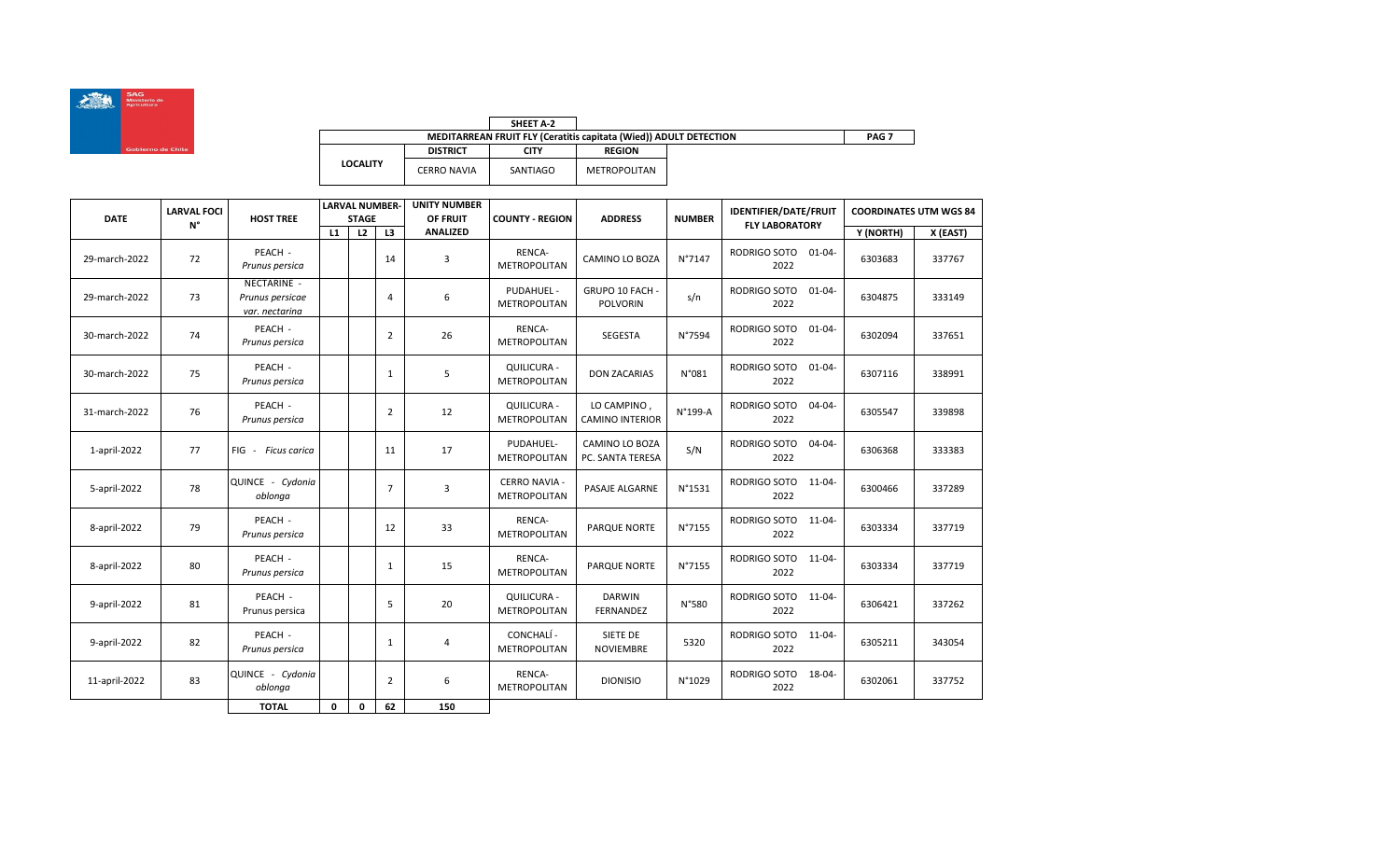

|                 |                 | SHEET A-2                                                         |                  |  |
|-----------------|-----------------|-------------------------------------------------------------------|------------------|--|
|                 |                 | MEDITARREAN FRUIT FLY (Ceratitis capitata (Wied)) ADULT DETECTION | PAG <sub>8</sub> |  |
|                 | <b>DISTRICT</b> | CITY                                                              | <b>REGION</b>    |  |
| <b>LOCALITY</b> | CERRO NAVIA     | SANTIAGO                                                          | METROPOLITAN     |  |

| <b>DATE</b>   | <b>LARVAL FOCI</b> | <b>UNITY NUMBER</b><br><b>LARVAL NUMBER-</b><br><b>HOST TREE</b><br>OF FRUIT<br><b>STAGE</b><br><b>COUNTY - REGION</b> |    | <b>ADDRESS</b> | <b>NUMBER</b>  | <b>IDENTIFIER/DATE/FRUIT</b> | <b>COORDINATES UTM WGS 84</b>               |                       |                |                                     |           |          |
|---------------|--------------------|------------------------------------------------------------------------------------------------------------------------|----|----------------|----------------|------------------------------|---------------------------------------------|-----------------------|----------------|-------------------------------------|-----------|----------|
|               | N°                 |                                                                                                                        | L1 | L2             | L3             | <b>ANALIZED</b>              |                                             |                       |                | <b>FLY LABORATORY</b>               | Y (NORTH) | X (EAST) |
| 11-april-2022 | 84                 | QUINCE - Cydonia<br>oblonga                                                                                            |    |                | 3              | 9                            | <b>QUILICURA -</b><br><b>METROPOLITAN</b>   | <b>ARTURO PRATT</b>   | N°402          | RODRIGO SOTO<br>18-04-<br>2022      | 6306338   | 339094   |
| 12-april-2022 | 85                 | PEACH -<br>Prunus persica                                                                                              |    | $\mathbf 1$    | 2              | 15                           | <b>CERRO NAVIA -</b><br><b>METROPOLITAN</b> | CONGUILLO             | N° 1851        | RODRIGO SOTO<br>18-04-<br>2022      | 6301267   | 335754   |
| 13-april-2022 | 86                 | PEACH -<br>Prunus persica                                                                                              |    |                | 5              | 17                           | <b>CERRO NAVIA -</b><br>METROPOLITAN        | PASAJE ONRADEZ        | N° 8466        | RODRIGO SOTO<br>18-04-<br>2022      | 6301161   | 336225   |
| 19-april-2022 | 87                 | FIG - Ficus carica                                                                                                     |    |                | $\overline{2}$ | 30                           | <b>CERRO NAVIA -</b><br><b>METROPOLITAN</b> | <b>GACELA</b>         | N° 8229        | RODRIGO SOTO<br>$21 - 04 -$<br>2022 | 6300644   | 336656   |
| 18-april-2022 | 88                 | QUINCE - Cydonia<br>oblonga                                                                                            |    |                | 6              | 8                            | RENCA-<br>METROPOLITAN                      | CALBUCO               | N° 1581        | RODRIGO SOTO<br>$21 - 04 -$<br>2022 | 6302858   | 339071   |
| 18-april-2022 | 89                 | PEACH -<br>Prunus persica                                                                                              |    |                | 8              | 18                           | QUILICURA -<br>METROPOLITAN                 | <b>LOS LIMONES</b>    | $N^{\circ}$ 27 | RODRIGO SOTO<br>$21 - 04 -$<br>2022 | 6307095   | 338637   |
| 18-april-2022 | 90                 | PEACH -<br>Prunus persica                                                                                              |    |                | 6              | 20                           | QUILICURA -<br><b>METROPOLITAN</b>          | <b>LOS LIMONES</b>    | $N^{\circ}31$  | RODRIGO SOTO<br>$21 - 04 -$<br>2022 | 6307095   | 338641   |
| 20-april-2022 | 91                 | $FIG -$<br><b>Ficus carica</b>                                                                                         |    |                | $\overline{2}$ | 35                           | PUDAHUEL -<br><b>METROPOLITAN</b>           | PASAJE <sub>2</sub>   | N° 9044        | RODRIGO SOTO<br>$25 - 04 -$<br>2022 | 6298396   | 336351   |
| 20-april-2022 | 92                 | FIG - Ficus carica                                                                                                     |    |                | 4              | 40                           | <b>CERRO NAVIA -</b><br><b>METROPOLITAN</b> | <b>MILAN</b>          | N° 1456        | RODRIGO SOTO<br>$25 - 04 -$<br>2022 | 6300015   | 338653   |
| 20-april-2022 | 93                 | PEACH -<br>Prunus persica                                                                                              |    |                | 3              | 9                            | RENCA-<br><b>METROPOLITAN</b>               | <b>GENERAL FREIRE</b> | N° 5293        | RODRIGO SOTO<br>25-04-<br>2022      | 6302926   | 339304   |
| 20-april-2022 | 94                 | PLUM -<br>Prunus domestica                                                                                             |    |                | 1              | 20                           | RENCA-<br><b>METROPOLITAN</b>               | EL MONTIJO            | N° 1956        | RODRIGO SOTO<br>$25 - 04 -$<br>2022 | 6303619   | 336920   |
| 20-april-2022 | 95                 | PEACH -<br>Prunus persica                                                                                              |    |                | 7              | 10                           | <b>CERRO NAVIA -</b><br>METROPOLITAN        | <b>CULTURA</b>        | N° 8454        | RODRIGO SOTO<br>25-04-<br>2022      | 6300939   | 336258   |
|               |                    | <b>TOTAL</b>                                                                                                           | 0  | $\mathbf{1}$   | 49             | 231                          |                                             |                       |                |                                     |           |          |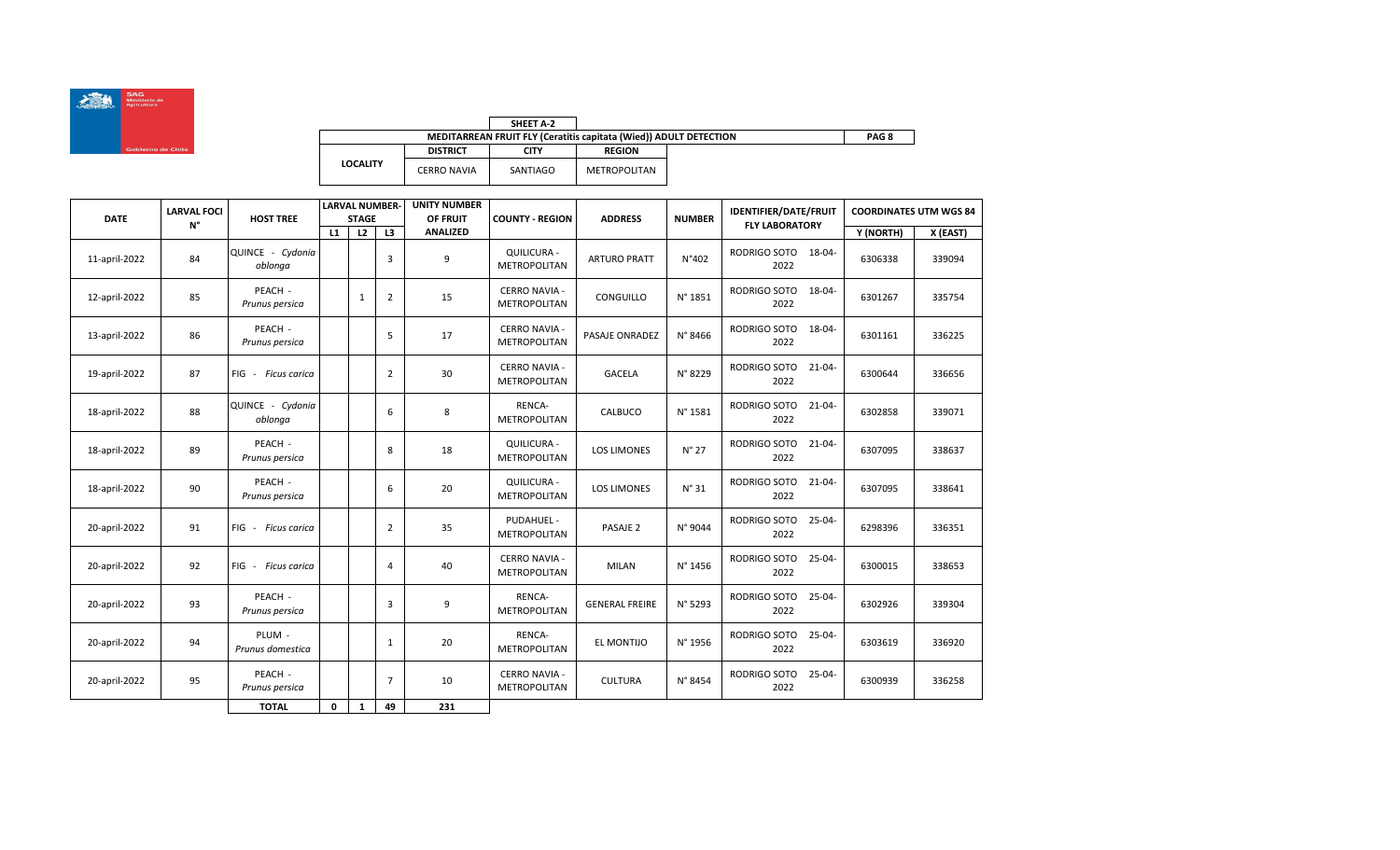

|                 |                    | SHEET A-2                                                                |                  |  |  |
|-----------------|--------------------|--------------------------------------------------------------------------|------------------|--|--|
|                 |                    | <b>MEDITARREAN FRUIT FLY (Ceratitis capitata (Wied)) ADULT DETECTION</b> | PAG <sub>9</sub> |  |  |
|                 | <b>DISTRICT</b>    | <b>CITY</b>                                                              | <b>REGION</b>    |  |  |
| <b>LOCALITY</b> | <b>CERRO NAVIA</b> | SANTIAGO                                                                 | METROPOLITAN     |  |  |

| <b>DATE</b>   | <b>LARVAL FOCI</b> | <b>HOST TREE</b>            |    | <b>LARVAL NUMBER-</b><br><b>STAGE</b> |    | <b>UNITY NUMBER</b><br>OF FRUIT | <b>COUNTY - REGION</b>               | <b>ADDRESS</b>        | <b>NUMBER</b> | <b>IDENTIFIER/DATE/FRUIT</b>        | <b>COORDINATES UTM WGS 84</b> |          |
|---------------|--------------------|-----------------------------|----|---------------------------------------|----|---------------------------------|--------------------------------------|-----------------------|---------------|-------------------------------------|-------------------------------|----------|
|               | N°                 |                             | L1 | L <sub>2</sub>                        | L3 | <b>ANALIZED</b>                 |                                      |                       |               | <b>FLY LABORATORY</b>               | Y (NORTH)                     | X (EAST) |
| 20-april-2022 | 96                 | PEACH -<br>Prunus persica   |    |                                       | 5  | 8                               | <b>CERRO NAVIA -</b><br>METROPOLITAN | <b>GABRIEL VELIZ</b>  | N° 7270       | RODRIGO SOTO<br>26-04-<br>2022      | 6300323                       | 338580   |
| 21-april-2022 | 97                 | PEACH -<br>Prunus persica   |    |                                       | 2  | 15                              | RENCA-<br><b>METROPOLITAN</b>        | <b>CAMPO DE MARTE</b> | N° 1937       | RODRIGO SOTO<br>$26 - 04 -$<br>2022 | 6303477                       | 337665   |
| 21-april-2022 | 98                 | PEACH -<br>Prunus persica   |    |                                       | 3  | 15                              | RENCA-<br>METROPOLITAN               | <b>NOU BARRIS</b>     | N° 1989       | RODRIGO SOTO<br>$26 - 04 -$<br>2022 | 6303677                       | 336907   |
| 21-april-2022 | 99                 | FIG - Ficus carica          |    |                                       | 2  | 35                              | RENCA-<br><b>METROPOLITAN</b>        | <b>ESMERALDA</b>      | N° 1302       | RODRIGO SOTO<br>$26 - 04 -$<br>2022 | 6302354                       | 338539   |
| 21-april-2022 | 100                | PEACH -<br>Prunus persica   |    |                                       | 15 | 12                              | RENCA-<br><b>METROPOLITAN</b>        | <b>SAN JUAN</b>       | N° 1264       | RODRIGO SOTO<br>$26 - 04 -$<br>2022 | 6302373                       | 338033   |
| 21-april-2022 | 101                | PEACH -<br>Prunus persica   |    |                                       | 5  | 30                              | RENCA-<br>METROPOLITAN               | <b>SAN JUAN</b>       | N° 1275       | RODRIGO SOTO<br>$26 - 04 -$<br>2022 | 6302386                       | 338042   |
| 23-april-2022 | 102                | QUINCE - Cydonia<br>oblonga |    |                                       | 8  | 4                               | <b>RENCA-</b><br><b>METROPOLITAN</b> | SOFANOR<br>GONZALEZ   | N° 1447       | RODRIGO SOTO<br>26-04-<br>2022      | 6302555                       | 337979   |
| 22-april-2022 | 103                | PEACH -<br>Prunus persica   |    |                                       | 10 | 23                              | RENCA-<br><b>METROPOLITAN</b>        | OVALLE                | N° 5332       | RODRIGO SOTO<br>$26 - 04 -$<br>2022 | 6302946                       | 339200   |
| 21-april-2022 | 104                | QUINCE - Cydonia<br>oblonga |    |                                       | 6  | 6                               | RENCA-<br><b>METROPOLITAN</b>        | <b>SANTA EMILIA</b>   | N° 6944       | RODRIGO SOTO<br>$26 - 04 -$<br>2022 | 6302399                       | 338077   |
| 23-april-2022 | 105                | PEACH -<br>Prunus persica   |    |                                       | 22 | 24                              | RENCA-<br><b>METROPOLITAN</b>        | <b>OTONGO</b>         | N° 6829       | RODRIGO SOTO<br>26-04-<br>2022      | 6302459                       | 338129   |
| 23-april-2022 | 106                | FIG - Ficus carica          |    |                                       | 1  | 72                              | RENCA-<br>METROPOLITAN               | <b>ECUADOR</b>        | N° 1462       | RODRIGO SOTO<br>$26 - 04 -$<br>2022 | 6302525                       | 338158   |
| 22-april-2022 | 107                | PEACH -<br>Prunus persica   |    |                                       | 9  | 14                              | RENCA-<br>METROPOLITAN               | <b>ISMAEL SILVA</b>   | N° 7105       | RODRIGO SOTO<br>26-04-<br>2022      | 6302405                       | 337964   |
|               |                    | <b>TOTAL</b>                | 0  | 0                                     | 88 | 258                             |                                      |                       |               |                                     |                               |          |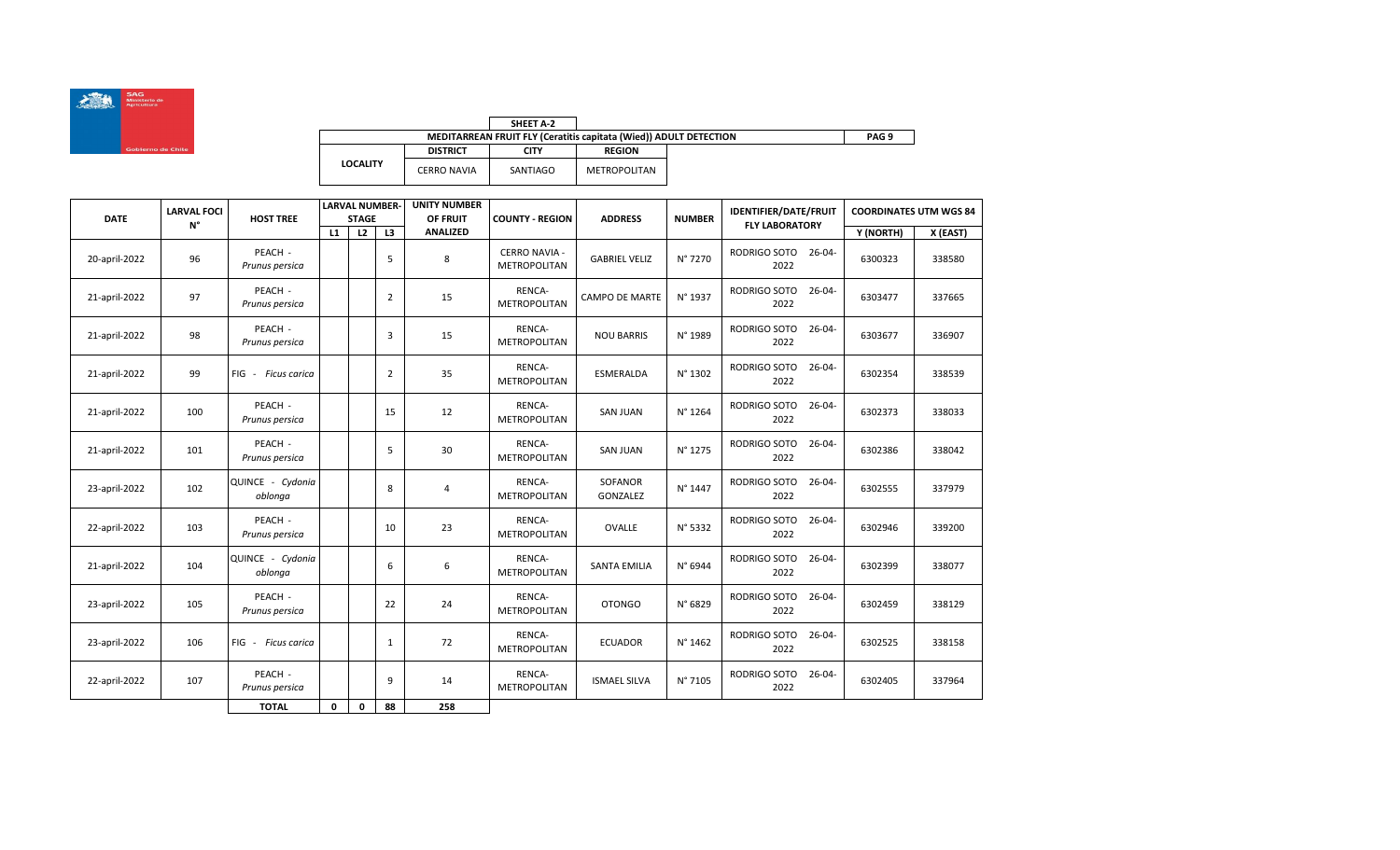

|                 |                 | SHEET A-2   |                                                                   |               |
|-----------------|-----------------|-------------|-------------------------------------------------------------------|---------------|
|                 |                 |             | MEDITARREAN FRUIT FLY (Ceratitis capitata (Wied)) ADULT DETECTION | <b>PAG 10</b> |
|                 | <b>DISTRICT</b> | <b>CITY</b> | <b>REGION</b>                                                     |               |
| <b>LOCALITY</b> | CERRO NAVIA     | SANTIAGO    | METROPOLITAN                                                      |               |

| DATE          | <b>LARVAL FOCI</b> | <b>HOST TREE</b>            |    | <b>LARVAL NUMBER-</b><br><b>STAGE</b> |                | <b>UNITY NUMBER</b><br>OF FRUIT | <b>COUNTY - REGION</b>                      | <b>ADDRESS</b>             | <b>NUMBER</b> | <b>IDENTIFIER/DATE/FRUIT</b>        | <b>COORDINATES UTM WGS 84</b> |          |
|---------------|--------------------|-----------------------------|----|---------------------------------------|----------------|---------------------------------|---------------------------------------------|----------------------------|---------------|-------------------------------------|-------------------------------|----------|
|               | N°                 |                             | L1 | L2                                    | L3             | <b>ANALIZED</b>                 |                                             |                            |               | <b>FLY LABORATORY</b>               | Y (NORTH)                     | X (EAST) |
| 22-april-2022 | 108                | FIG - Ficus carica          |    |                                       | $\overline{2}$ | 50                              | RENCA-<br><b>METROPOLITAN</b>               | <b>VOLCAN OSORNO</b>       | N° 1312       | RODRIGO SOTO 26-04-<br>2022         | 6302311                       | 339196   |
| 22-april-2022 | 109                | PEACH -<br>Prunus persica   |    |                                       | 9              | 13                              | QUILICURA -<br>METROPOLITAN                 | AMANCAI                    | N° 1447       | $26 - 04 -$<br>RODRIGO SOTO<br>2022 | 6307275                       | 338879   |
| 23-april-2022 | 110                | PEACH -<br>Prunus persica   |    |                                       | $\mathbf{1}$   | $\overline{7}$                  | RENCA-<br>METROPOLITAN                      | <b>MARIA ELENA</b>         | N° 5225       | RODRIGO SOTO<br>26-04-<br>2022      | 6303162                       | 339392   |
| 22-april-2022 | 111                | PEACH -<br>Prunus persica   |    |                                       | 4              | 20                              | <b>CERRO NAVIA -</b><br>METROPOLITAN        | <b>CAUQUENES</b>           | N° 6868       | RODRIGO SOTO<br>$26 - 04 -$<br>2022 | 6300245                       | 339208   |
| 25-april-2022 | 112                | QUINCE- Cydonia<br>oblonga  |    |                                       | 9              | 10                              | <b>CERRO NAVIA -</b><br>METROPOLITAN        | COMANDANTE<br>CALLEJAS     | N° 7996       | RODRIGO SOTO<br>29-04-<br>2022      | 6301461                       | 337263   |
| 26-april-2022 | 113                | FIG - Ficus carica          |    |                                       | 4              | 20                              | <b>CERRO NAVIA -</b><br><b>METROPOLITAN</b> | <b>LOS PIRENES</b>         | N° 8603       | RODRIGO SOTO<br>29-04-<br>2022      | 6301041                       | 336032   |
| 25-april-2022 | 114                | PEACH -<br>Prunus persica   |    |                                       | 8              | 10                              | RENCA-<br>METROPOLITAN                      | <b>EMILIO VERGARA</b>      | N° 7239       | RODRIGO SOTO<br>29-04-<br>2022      | 6302523                       | 337920   |
| 26-april-2022 | 115                | PEACH -<br>Prunus persica   |    |                                       | $\overline{2}$ | 15                              | <b>CERRO NAVIA -</b><br>METROPOLITAN        | <b>DARIO SALAZAR</b>       | N° 1762       | RODRIGO SOTO<br>29-04-<br>2022      | 6301274                       | 337740   |
| 26-april-2022 | 116                | FIG - Ficus carica          |    |                                       | 2              | 11                              | <b>CERRO NAVIA -</b><br>METROPOLITAN        | <b>LAS GAVIOTAS</b>        | N° 1730       | RODRIGO SOTO<br>29-04-<br>2022      | 6301104                       | 335944   |
| 28-april-2022 | 117                | QUINCE - Cydonia<br>oblonga |    |                                       | 17             | 20                              | <b>QUILICURA -</b><br><b>METROPOLITAN</b>   | AMERICO<br><b>VESPUCIO</b> | N° 1180       | RODRIGO SOTO<br>$03 - 05 -$<br>2022 | 6305021                       | 336706   |
| 30-april-2022 | 118                | PEACH -<br>Prunus persica   |    |                                       | 23             | 8                               | <b>CERRO NAVIA -</b><br>METROPOLITAN        | CAPILLA                    | N° 7816       | RODRIGO SOTO<br>$03 - 05 -$<br>2022 | 6301314                       | 337656   |
| 30-april-2022 | 119                | PEACH -<br>Prunus persica   |    |                                       | 32             | 4                               | RENCA-<br><b>METROPOLITAN</b>               | <b>LLORET</b>              | N° 8007       | RODRIGO SOTO<br>03-05-<br>2022      | 6303410                       | 337003   |
|               |                    | <b>TOTAL</b>                | 0  | 0                                     | 113            | 188                             |                                             |                            |               |                                     |                               |          |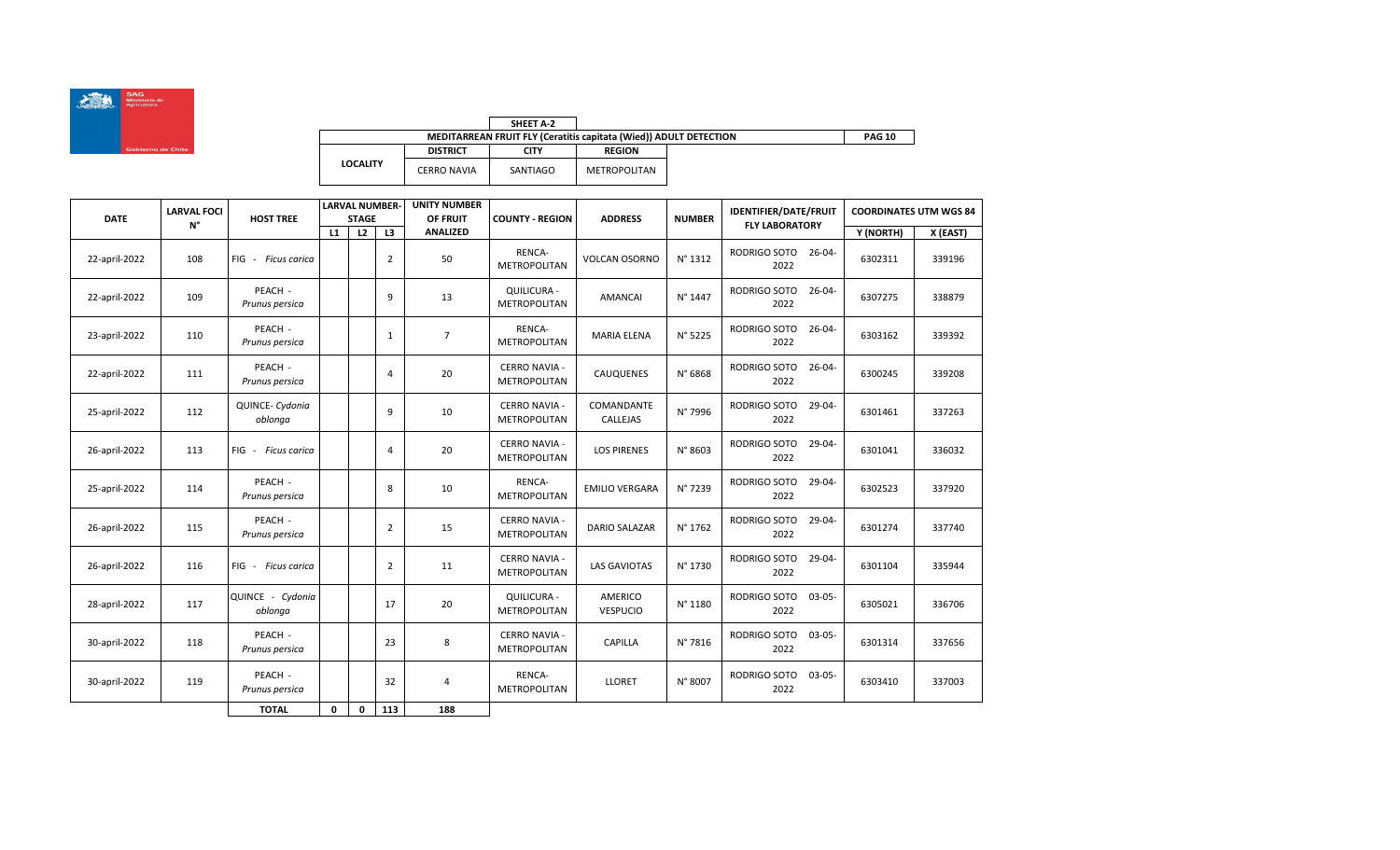

|                 |                 | SHEET A-2                                                         |               |  |
|-----------------|-----------------|-------------------------------------------------------------------|---------------|--|
|                 |                 | MEDITARREAN FRUIT FLY (Ceratitis capitata (Wied)) ADULT DETECTION | <b>PAG 11</b> |  |
|                 | <b>DISTRICT</b> | CITY                                                              | <b>REGION</b> |  |
| <b>LOCALITY</b> | CERRO NAVIA     | SANTIAGO                                                          | METROPOLITAN  |  |

| <b>DATE</b> | <b>LARVAL FOCI</b> | <b>HOST TREE</b>            |             | <b>LARVAL NUMBER-</b><br><b>STAGE</b> |                | <b>UNITY NUMBER</b><br>OF FRUIT | <b>COUNTY - REGION</b>                      | <b>ADDRESS</b>                              | <b>NUMBER</b>   | <b>IDENTIFIER/DATE/FRUIT</b>        | <b>COORDINATES UTM WGS 84</b> |          |
|-------------|--------------------|-----------------------------|-------------|---------------------------------------|----------------|---------------------------------|---------------------------------------------|---------------------------------------------|-----------------|-------------------------------------|-------------------------------|----------|
|             | N°                 |                             | L1          | L2                                    | L3             | <b>ANALIZED</b>                 |                                             |                                             |                 | <b>FLY LABORATORY</b>               | Y (NORTH)                     | X (EAST) |
| 02-may-2022 | 120                | PEACH -<br>Prunus persica   | $\Omega$    | 3                                     | 5              | 8                               | RENCA-<br><b>METROPOLITAN</b>               | CADAQUES                                    | N° 8032         | RODRIGO SOTO 05-05-<br>2022         | 6303344                       | 336858   |
| 03-may-2022 | 121                | PEACH -<br>Prunus persica   | 0           | $\mathbf{1}$                          | 6              | 4                               | QUILICURA -<br><b>METROPOLITAN</b>          | <b>BLANCO ENCALADA</b>                      | $N^{\circ}$ 181 | RODRIGO SOTO 05-05-<br>2022         | 6306282                       | 338429   |
| 04-may-2022 | 122                | PEACH -<br>Prunus persica   | 0           | $\mathbf 0$                           | 6              | 3                               | <b>QUILICURA -</b><br>METROPOLITAN          | <b>DEL REGADOR</b>                          | $N^{\circ}$ 212 | RODRIGO SOTO<br>06-05-<br>2022      | 6307578                       | 338725   |
| 06-may-2022 | 123                | FIG - Ficus carica          | 0           | $\mathbf 0$                           | 3              | 41                              | <b>CERRO NAVIA -</b><br><b>METROPOLITAN</b> | EL PEUMO                                    | N° 1489         | RODRIGO SOTO<br>09-05-<br>2022      | 6300104                       | 339256   |
| 06-may-2022 | 124                | FIG - Ficus carica          | 0           | $\mathbf 0$                           | 1              | 20                              | RENCA-<br><b>METROPOLITAN</b>               | <b>RESBALON UNO</b>                         | N° 989          | RODRIGO SOTO<br>$09 - 05 -$<br>2022 | 6301981                       | 337673   |
| 07-may-2022 | 125                | PEACH -<br>Prunus persica   | 0           | $\mathbf 0$                           | 15             | 11                              | QUILICURA -<br><b>METROPOLITAN</b>          | PASTORA ROSA<br><b>ASTETE CARDENAS</b>      | N° 510          | RODRIGO SOTO 10-05-<br>2022         | 6306444                       | 337414   |
| 06-may-2022 | 126                | QUINCE - Cydonia<br>oblonga | $\mathbf 0$ | $\mathbf 0$                           | 31             | $\overline{7}$                  | RENCA-<br><b>METROPOLITAN</b>               | <b>RESBALON UNO</b>                         | N° 987          | RODRIGO SOTO 10-05-<br>2022         | 6301988                       | 337668   |
| 09-may-2022 | 127                | PEACH -<br>Prunus persica   | 0           | 0                                     | 4              | 40                              | <b>QUILICURA -</b><br><b>METROPOLITAN</b>   | <b>SAN MARTIN</b>                           | N° 224          | RODRIGO SOTO 13-05-<br>2022         | 6306892                       | 338354   |
| 13-may-2022 | 128                | FIG - Ficus carica          | 0           | $\mathbf 0$                           | 2              | 40                              | <b>CERRO NAVIA -</b><br><b>METROPOLITAN</b> | <b>RAMON ANGEL</b><br><b>JARA</b>           | N° 1772         | RODRIGO SOTO 17-05-<br>2022         | 6300507                       | 339714   |
| 16-may-2022 | 129                | QUINCE - Cydonia<br>oblonga | 0           | $\mathbf 0$                           | $\overline{2}$ | 8                               | RENCA-<br><b>METROPOLITAN</b>               | <b>ECUADOR</b>                              | N° 1583         | RODRIGO SOTO 19-05-<br>2022         | 6302671                       | 338203   |
| 16-may-2022 | 130                | FIG - Ficus carica          | 0           | $\mathbf 0$                           | 8              | 50                              | RENCA-<br><b>METROPOLITAN</b>               | <b>ECUADOR</b>                              | N° 1475         | RODRIGO SOTO 19-05-<br>2022         | 6302812                       | 338224   |
| 18-may-2022 | 131                | PLUM -<br>Prunus domestica  | 0           | $\mathbf 0$                           | 8              | 20                              | QUILICURA -<br>METROPOLITAN                 | <b>CABO PRIMERO</b><br><b>CARLOS CUEVAS</b> | N° 535          | RODRIGO SOTO 23-05-<br>2022         | 6306736                       | 337569   |
|             |                    | <b>TOTAL</b>                | 0           | 4                                     | 91             | 252                             |                                             |                                             |                 |                                     |                               |          |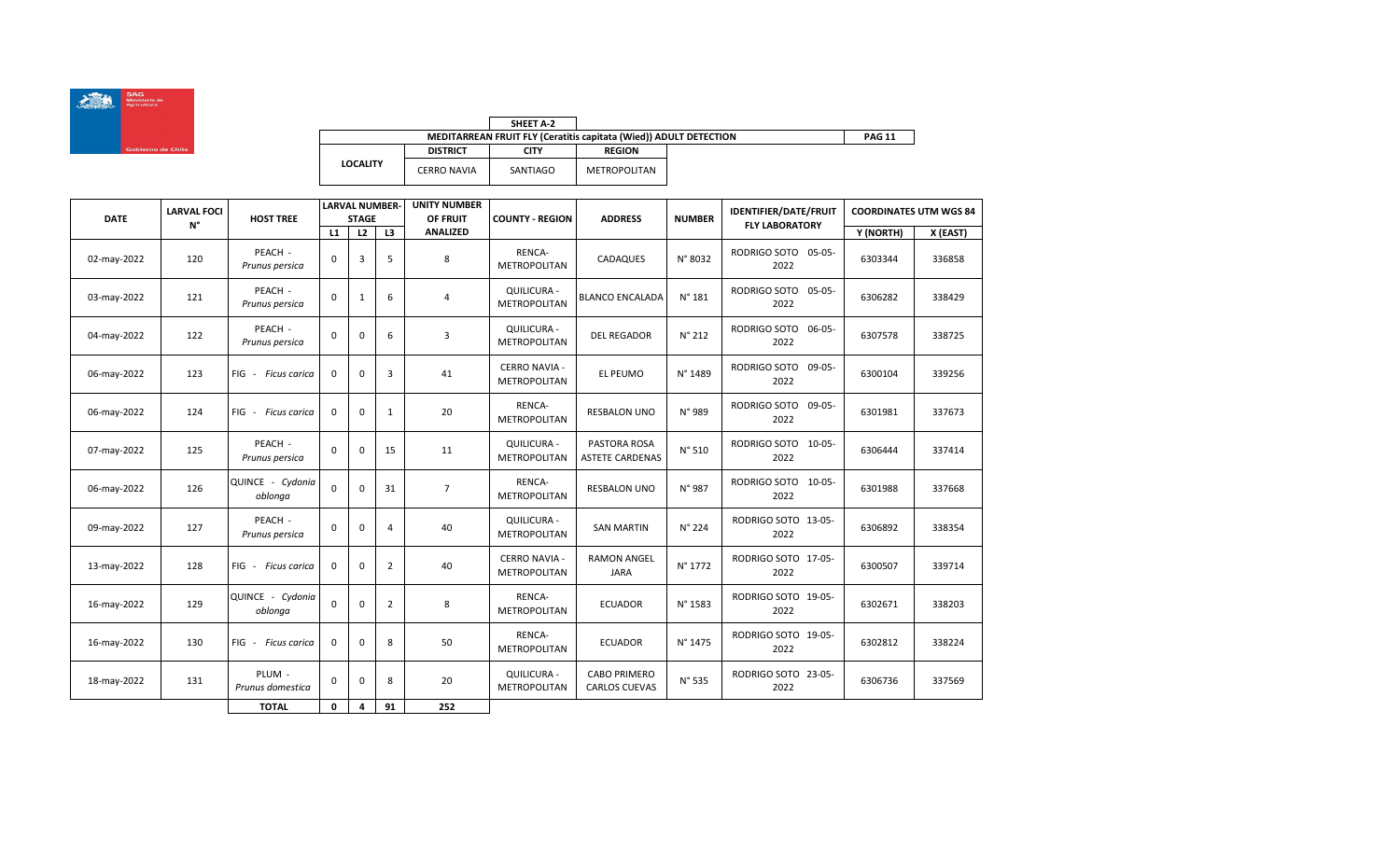

|                 |                                                                   | SHEET A-2 |               |  |  |  |  |  |  |
|-----------------|-------------------------------------------------------------------|-----------|---------------|--|--|--|--|--|--|
|                 | MEDITARREAN FRUIT FLY (Ceratitis capitata (Wied)) ADULT DETECTION |           |               |  |  |  |  |  |  |
|                 | <b>DISTRICT</b>                                                   | CITY      | <b>REGION</b> |  |  |  |  |  |  |
| <b>LOCALITY</b> | CERRO NAVIA                                                       | SANTIAGO  | METROPOLITAN  |  |  |  |  |  |  |

| <b>DATE</b><br>N° | <b>LARVAL FOCI</b> | <b>HOST TREE</b>                                 |          | <b>LARVAL NUMBER-</b><br><b>STAGE</b> |    | <b>UNITY NUMBER</b><br>OF FRUIT<br><b>COUNTY - REGION</b> | <b>ADDRESS</b>                              | <b>NUMBER</b>          | <b>IDENTIFIER/DATE/FRUIT</b> | <b>COORDINATES UTM WGS 84</b> |           |          |
|-------------------|--------------------|--------------------------------------------------|----------|---------------------------------------|----|-----------------------------------------------------------|---------------------------------------------|------------------------|------------------------------|-------------------------------|-----------|----------|
|                   |                    |                                                  | L1       | L2                                    | L3 | <b>ANALIZED</b>                                           |                                             |                        |                              | <b>FLY LABORATORY</b>         | Y (NORTH) | X (EAST) |
| 19-may-2022       | 132                | PEACH -<br>Prunus persica                        | 0        | $\mathbf 0$                           | 8  | 45                                                        | RENCA-<br><b>METROPOLITAN</b>               | SALVADOR<br>ALLENDE    | N° 5299                      | RODRIGO SOTO 23-05-<br>2022   | 6301732   | 339482   |
| 17-may-2022       | 133                | PASIFLORA-<br>Passiflora incarnata               | 0        | $\mathbf 0$                           | 1  | 11                                                        | CONCHALÍ -<br><b>METROPOLITAN</b>           | <b>JOSE MARIA CARO</b> | 1361                         | Rodrigo Soto 23-05-2022       | 6305544   | 344346   |
| 19-may-2022       | 134                | QUINCE - Cydonia<br>oblonga                      | 0        | $\mathbf 0$                           | 3  | 10                                                        | CONCHALÍ -<br><b>METROPOLITAN</b>           | <b>EL VERGELITO</b>    | 5763                         | Rodrigo Soto 23-05-2022       | 6305878   | 342791   |
| 20-may-2022       | 135                | PEACH -<br>Prunus persica                        | 0        | $\mathbf 0$                           | 23 | 10                                                        | RENCA-<br><b>METROPOLITAN</b>               | <b>RIO ELQUI</b>       | N° 4876                      | RODRIGO SOTO 23-05-<br>2022   | 6303569   | 339762   |
| 20-may-2022       | 136                | PEACH -<br>Prunus persica                        | 0        | $\mathbf 0$                           | 8  | 22                                                        | RENCA-<br>METROPOLITAN                      | PLAYA BLANCA           | N° 1151                      | RODRIGO SOTO 23-05-<br>2022   | 6301881   | 339007   |
| 23-may-2022       | 137                | PEACH - Prunus<br>persica                        | 0        | $\mathbf 0$                           | 5  | 46                                                        | PUDAHUEL -<br><b>METROPOLITAN</b>           | <b>OLMUE</b>           | N° 1248                      | RODRIGO SOTO 27-05-<br>2022   | 6299079   | 337073   |
| 25-may-2022       | 138                | QUINCE - Cydonia<br>oblonga                      | 0        | $\mathbf 0$                           | 4  | 8                                                         | RENCA-<br>METROPOLITAN                      | ZAPIGA                 | N° 1176                      | RODRIGO SOTO 27-05-<br>2022   | 6302163   | 338355   |
| 27-may-2022       | 139                | NECTARINO -<br>Prunus persicae<br>var. nectarina | 0        | $\mathbf 0$                           | 10 | 9                                                         | RENCA-<br>METROPOLITAN                      | <b>PELLINES</b>        | N° 1298                      | RODRIGO SOTO 31-05-<br>2022   | 6302293   | 338588   |
| 26-may-2022       | 140                | PEACH - Prunus<br>persica                        | $\Omega$ | 3                                     | 1  | $\overline{7}$                                            | QUILICURA -<br>METROPOLITAN                 | OJOS DEL SALADO        | $N^{\circ}$ 711              | RODRIGO SOTO 31-05-<br>2022   | 6305771   | 336747   |
| 27-may-2022       | 141                | QUINCE - Cydonia<br>oblonga                      |          | $\mathbf{1}$                          | 5  | 10                                                        | CONCHALÍ -<br><b>METROPOLITANA</b>          | <b>MANAOS</b>          | 1745                         | RODRIGO SOTO 31-05-<br>2022   | 6305795   | 343400   |
| 27-may-2022       | 142                | QUINCE - Cydonia<br>oblonga                      | 0        | $\mathbf 0$                           | 8  | 14                                                        | QUILICURA -<br><b>METROPOLITAN</b>          | <b>VIVALDI</b>         | N° 134                       | RODRIGO SOTO 31-05-<br>2022   | 6307428   | 338520   |
| 27-may-2022       | 143                | QUINCE - Cydonia<br>oblonga                      | 0        | $\mathbf 0$                           | 2  | 9                                                         | <b>CERRO NAVIA -</b><br><b>METROPOLITAN</b> | QUINCHAMALI            | N° 7988                      | RODRIGO SOTO 31-05-<br>2022   | 6301301   | 337274   |
|                   |                    | <b>TOTAL</b>                                     | 0        | 4                                     | 78 | 201                                                       |                                             |                        |                              |                               |           |          |